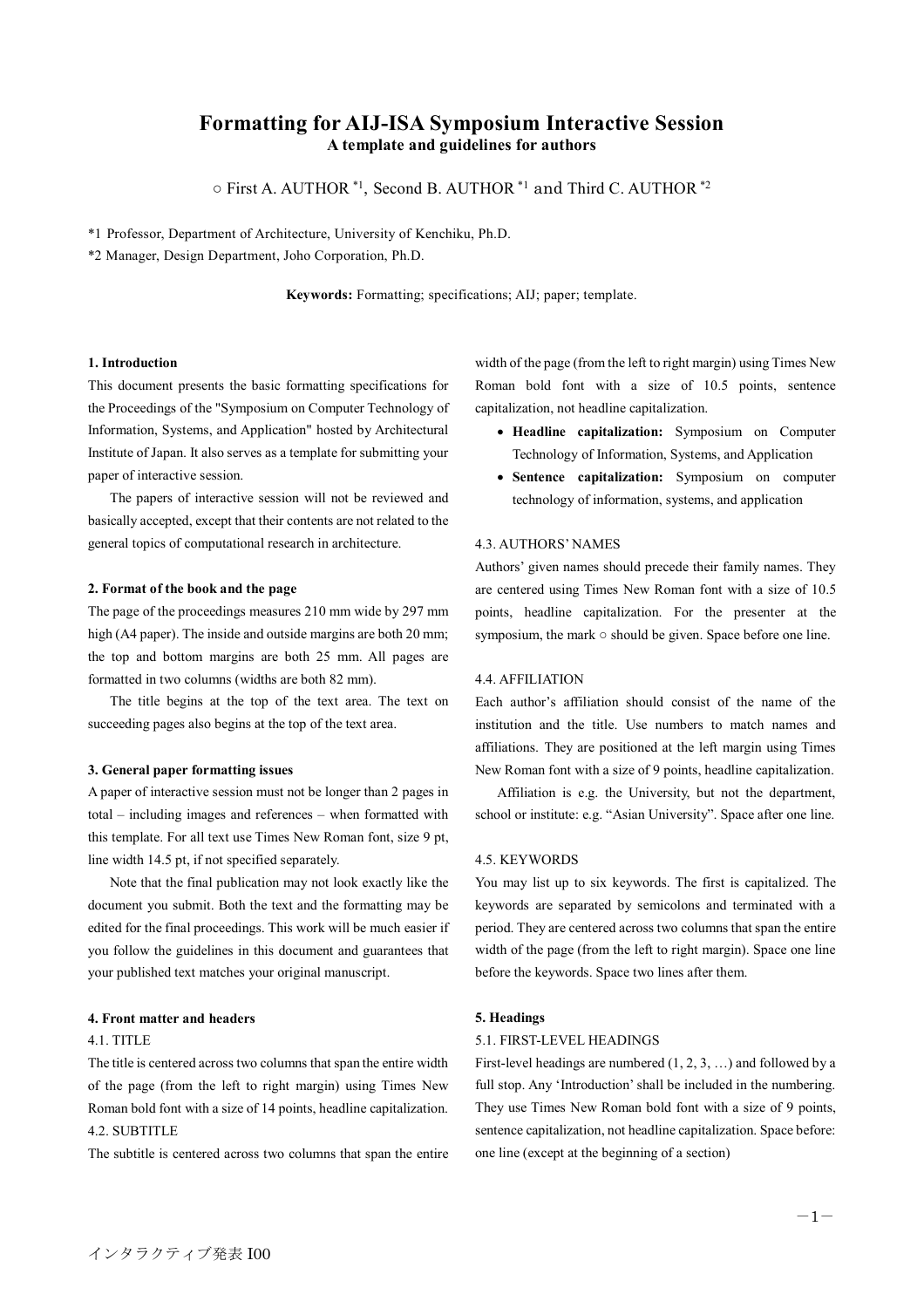### 5.2. SECOND-LEVEL HEADINGS

Second-level headings are numbered (e.g., x.1, x.2, x.3, ...) and followed by a full stop. They use Times New Roman font with a size of 9 points, all caps. Space before: one line (except at the beginning of a section).

# 5.3. THIRD-LEVEL HEADINGS

Third-level headings are numbered (e.g., x.x.1, x.x.2, x.x.3, …) and followed by a full stop. They use Times New Roman italic font with a size of 9 points, sentence capitalisation, not headline capitalisation. Space before: one line (except at the beginning of a section).

# **6. Text**

# 6.1 TEXT

The first paragraph of text following a heading is not indented. It is the root style of all other paragraph styles in this document.

All except the first paragraphs of text have an indent of 5 mm.

## 6.2. BULLET LISTS

Bullet lists consist of two or more consecutive paragraphs (each marked by a bullet) separated from the text preceding and following. See in 4.2 and 7.

- **Bullet paragraph**: left indent 10 mm.
- **Bullet paragraph**: left indent 10 mm.

# 6.3. FIGURES

Figures should be numbered and inserted into the text after the first reference to it (Figure 1). They should have one line of space before the figure and after the caption (except at the end of a section). There is no space between the image and the caption. The caption for a figure goes below the figure. Do not use a table into which you insert images. Create one image that includes all images at once. Figures should fit within the column width of 82 mm or within the type area width of 170 mm.



Figure 1. This is the caption of a figure. It goes below the figure.

# 6.4. TABLES

Tables should be numbered and inserted into the text after the first reference to it (Table 1). They should have one line (12 pt) of space before the caption and after the table (except at the end of a section). The caption for a table goes above the table. The table should fit within the column width of 82 mm or within the type area width of 170 mm. The table-body-text shall use Times New Roman font with a size of 8 points and line width of 11 points.

#### Table 1. This is the caption of a table. It goes above the table.

| Please use Times New Please use Times New                             |        |
|-----------------------------------------------------------------------|--------|
| Roman font with a size of $8 \mid$ Roman font with a size of $8 \mid$ |        |
| points                                                                | points |
|                                                                       |        |

### 6.5. EQUATIONS

Equations are numbered in parentheses at the right margin.

$$
C^2 = x^2 y^2 + Ax^2 + 2Bxy \tag{1}
$$

### **7. Citations and References**

Citations use the Vancouver reference style, use numbers in the text that refer to reference list. The numbers are in parentheses and superscript<sup>2)</sup>. References are numbered consecutively in order of appearance in the text.

### **8. Back matter**

All back matters use Times New Roman font, size 8 pt, line width 11 pts.

# 8.1. ACKNOWLEDGEMENTS

The heading uses the bold style and is unnumbered. See the sample below.